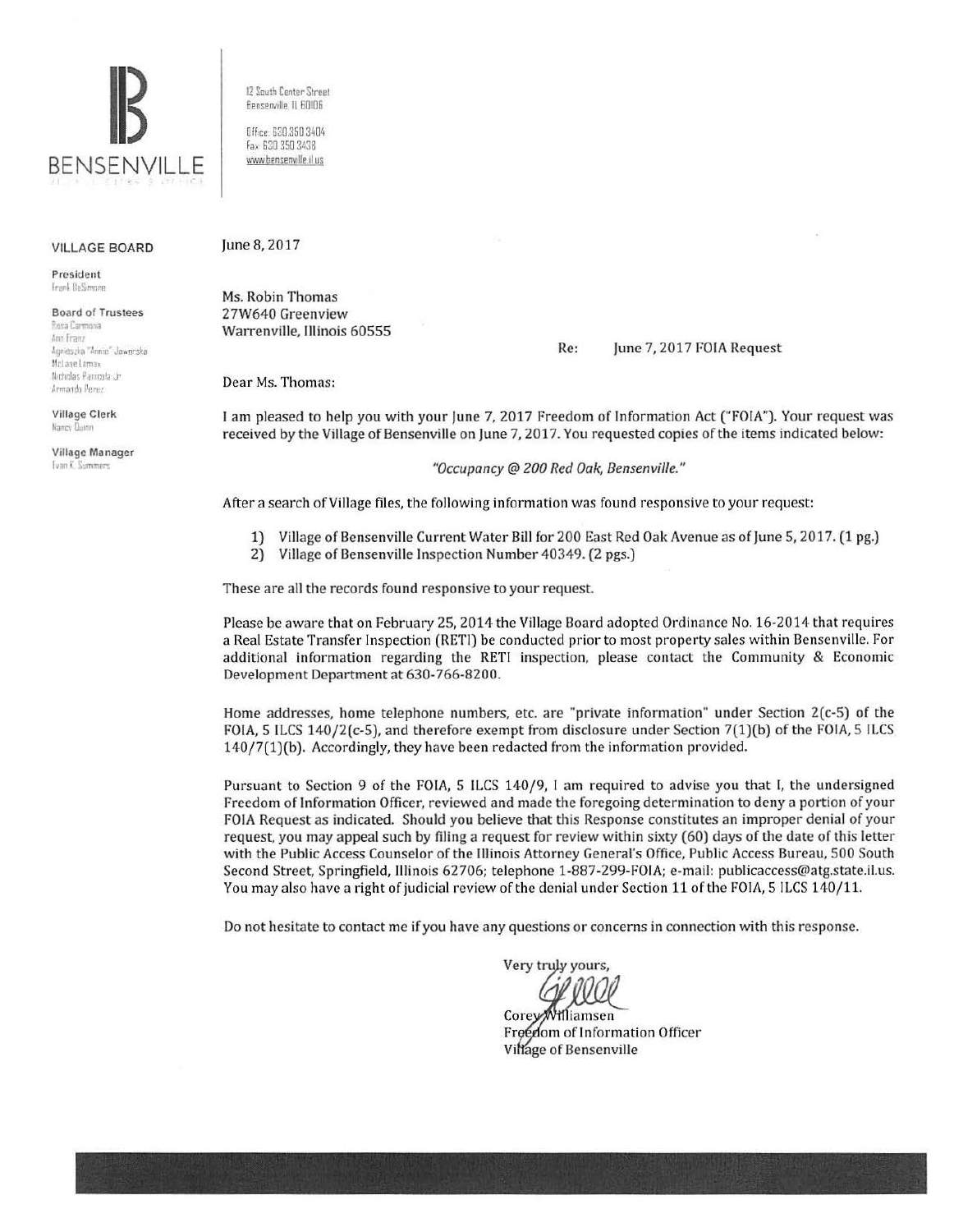

# VILLAGE OF BENSENVILLE

The Village of Bensenville wishes all the Dads out there a Happy Father's Day! 2017 Vehicle Stickers are on sale now. Save time and Money, buy online! Music in the Park concert series starts on June 14th Public Works Open House July 8, 2017 10am- 2pm 2017 Annual Water Quality Report (Consumer Confidence Report) Please go to http://www.bensenville.il.us/DocumentCenter/Home/View/1730 to view your 2017 Annual Water Quality Report and learn more about the Drinking Water. This report contains important information about the source and quality of your drinking water during the calendar year of 2016. If you would like a paper copy of the 2016 Annual Water Quality Report mailed to your home, please call 630-670-1751

NAME: RESIDENT, CURRENT SERVICE ADDRESS: 200 E RED OAK AVENUE

BILL DATE: 06/05/2017 **ACCOUNT NUMBER: CUSTOMER NUMBER:** BILL NUMBER: 513712 111111111111 111111111111111111111111111111 1111111111111

| <b>METER ID</b>              | <b>BILLING PERIOD</b> |          |
|------------------------------|-----------------------|----------|
| <b>Current Meter Reading</b> |                       |          |
|                              |                       |          |
| Usage                        |                       |          |
| <b>PREVIOUS BALANCE</b>      |                       | \$569.88 |
|                              |                       | \$3.30   |
| <b>PAYMENTS</b>              |                       | (\$0.00) |
|                              |                       | \$573.18 |
|                              |                       | \$32.95  |
| WS WATER SERVICE             | \$0.00                |          |
| WS SANITARY SEWER            | \$0.00                |          |
|                              | \$0.00                |          |
| WS DEBT SERVICE              | \$8.67                |          |
| <b>REFUSE SERVICE</b>        | \$24.28               |          |

| TOTAL AMOUNT DUE BY 06/26/2017    | \$606.13 |
|-----------------------------------|----------|
| TOTAL AMOUNT DUE AFTER 06/26/2017 | \$609.43 |

A 10% LATE PENALTY WILL BE ADDED TO CURRENT CHARGES IF PAYMENT IN FULL IS NOT RECEIVED BY DUE DATE

ETACH HERE RETURN BOTTOM PORTION WITH CHECK PAYABLE TO VILLAGE OF BENSENVILLE PLEASE DO NOT FOLD OR STAPLE DETACH HER





RESIDENT, CURRENT 200 E RED OAK AVE BENSENVILLE, IL 60106-3123 ր[եկիսցիար[Ալկսվցլ]եվ ԱԱլ|Սեվ]իստղՍի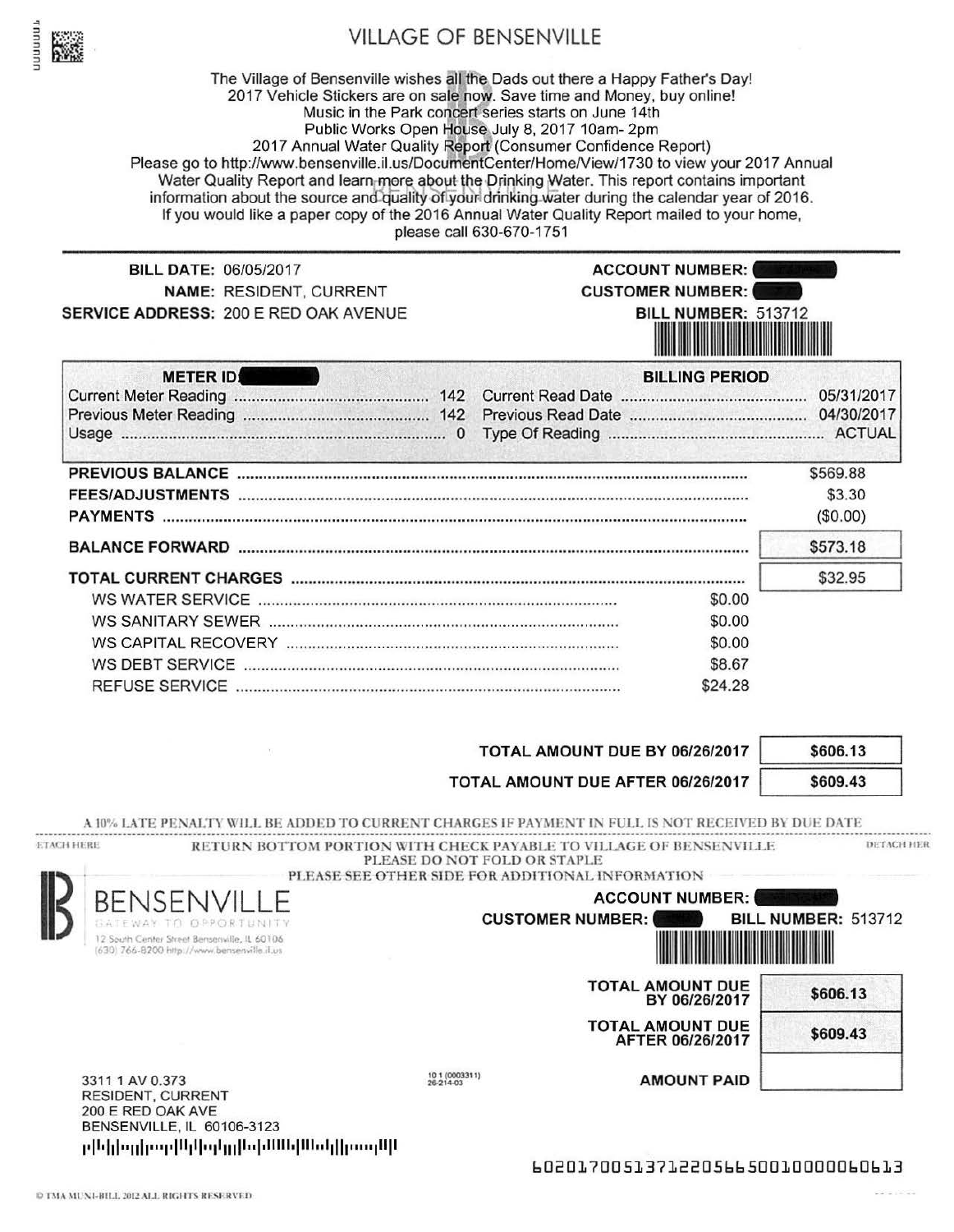

### VILLAGE OF BENSENVILLE

INSPECTIONAL SERVICES 12 South Center

Bensenville, IL 60106 630-350-3413 fax:630-350-3449

Type of Inspection: RETI: TRANSFER INSPECTION

## CORRECTION NOTICE

| ddress:                | 200 RED OAK                 | Unit:                                |            |                                                                                                                  |
|------------------------|-----------------------------|--------------------------------------|------------|------------------------------------------------------------------------------------------------------------------|
| usiness name::         | <b>Partners Real Estate</b> |                                      | Phone:     | 847-301-0300- ext 11                                                                                             |
| usiness Owner:         | Freddie Mac                 |                                      | Address:   |                                                                                                                  |
| <b>ispection Date:</b> | $01 - 05 - 16$              |                                      | Inspector: | <b>RON HERFF</b>                                                                                                 |
| Checklist #            | Violation                   |                                      |            | Violation comment                                                                                                |
| 050E                   |                             | <b>GFCI ALL EXTERIOR RECEPTACLES</b> |            | ARCH Fault breakers are requiired for all kitchen, bathroom and<br>laundry room areas.                           |
| 090B                   |                             | FREE AREA OF MOLD OR MILDEW          |            | Mold under stairs in basement.                                                                                   |
| 090D                   |                             | REPAIR HOLES IN WALL / CEILING       |            | Water leak in kitchen ceiling.                                                                                   |
| 120F                   |                             | INSTALL REQUIRED GFCI OUTLETS        |            | Need GFCI oulet by water Heater                                                                                  |
| 120 <sub>R</sub>       |                             | WATER HEATER NEED TO BE BONDED.      |            |                                                                                                                  |
| <b>120S</b>            |                             | WATER METER NEEDS JUMPER WIRE        |            |                                                                                                                  |
| 130F                   |                             | REPAIR THE WATER SUPPLY              |            | Water is shut off to the home, There is also a well on the property.<br>Must rergister the well with the county. |
| 140C                   |                             | <b>IMPROPER GAS SUPPLY LINE</b>      |            | Furnace is not operating. No heat                                                                                |
| 160A                   |                             | SMOKE DETECTORS NEEDED               |            | Smoke detector not working in back bedroom.                                                                      |
| 160B                   |                             | CARBON MONOXIDE NEEDED               |            | Need to install a CO detector in the basement.                                                                   |

Additional Remarks/Comments:

Reinspection 40386 created on 01/05/2016 by 6523rher

THOSE ITEMS LISTED ABOVE ARE VIOLATIONS OF BENSENVILLE'S ADOPTED VILLAGE CODE AND/OR PROPERTY MAINTENANCE CODE. THIS IS YOUR WRITTEN "CORRECTION NOTICE". FAILURE TO CORRECT THE ABOVE LISTED VIOLATIONS WITHIN THE PRESCRIBED TIME CAN RESULT IN A FINE OF UP TO \$750 PER VIOLATION, PER DAY.

You are hereby notified to remedy the conditions as stated above within 30 days from the date of this order. Appeal from this order may be made within 20 days from the above date of service. Direct such appeal for a hearing before the Bensenville Board of Appeals in writing through the Director of lnspectional Services. 12 South Center.

Neither this inspection nor any Certificate of Occupancy issued by the Village of Bensenville shall be considered a complete list of Code or Municipal Ordinances. Our inspection can be substantially limited by access available and stored items or furniture. Some occupancies may require inspections to be completed on individual systems such as heating appliances, roofing, structure or fire protection systems. If you have questions about this inspection, please call 630-350-3448.

#### DISCLAIMER: The Village of Bensenville does not warrant the condition of any property inspected and disclaims all liability for any claims arising out of the property or condition thereof.